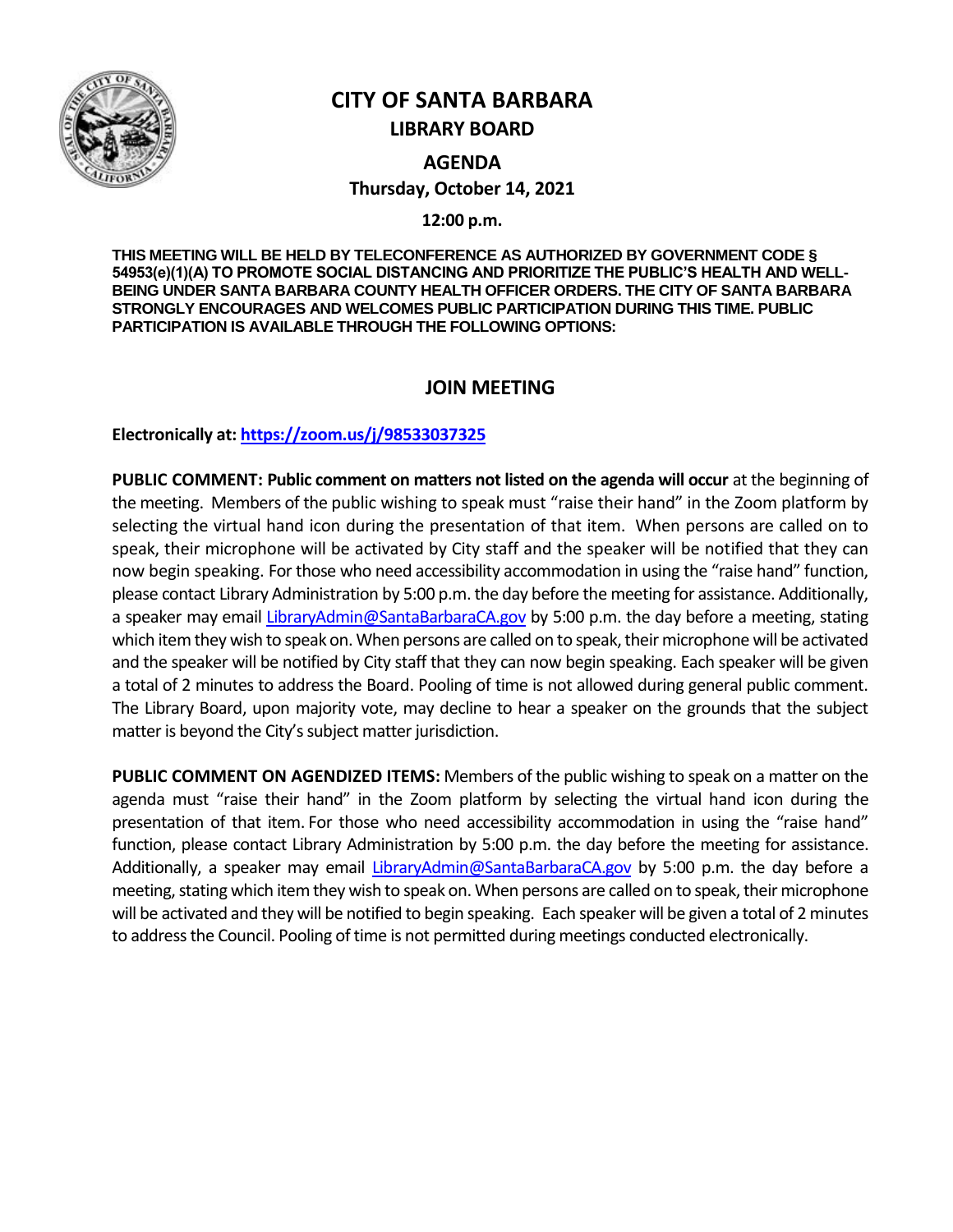## **CALL TO ORDER**

### **ROLL CALL**

### **APPROVAL OF MINUTES – of September 9, 2021**

*Recommendation: That the Library Board waive the reading and approve the minutes of Thursday, September 9, 2021.*

### **CHANGES TO THE AGENDA**

#### **PUBLIC COMMENT**

Any member of the public may address the Library Board for up to two minutes on any subject within the jurisdiction of the Board that is not scheduled for a public discussion before the Board.

## **LIBRARY SUPPORT ACTIVITIES**

Santa Barbara Public Library Foundation

#### **NEW BUSINESS**

## **1. November Library Board Meeting Date Change**

*Recommendation: That the Library Board change the date of the November 2021 meeting.* 

## **2. ILS Update**

*Recommendation: That the Library Board receive an update on the Library's plans to move to a new ILS.* 

## **ADMINISTRATIVE REPORTS**

- **3. Library Director's Report: Building and Grounds** *Recommendation: That the Library Board receive the monthly Library Director's Report, Building and Grounds.*
- **4. Library Director's Report: Programs** *Recommendation: That the Library Board receive the monthly Library Director's Report, Programs.*

## **5. Library Director's Report: Collections and Circulation**

*Recommendation: That the Library Board receive the monthly Library Director's Report, Collection and Circulation.*

## **6. Budget Update**

*Recommendation: That the Library Board accept the financial status of the Library as of September 30, 2021.* 

#### **BOARD AND STAFF COMMUNICATIONS**

**7. Library Board Member Updates**

#### **FUTURE AGENDA ITEMS**